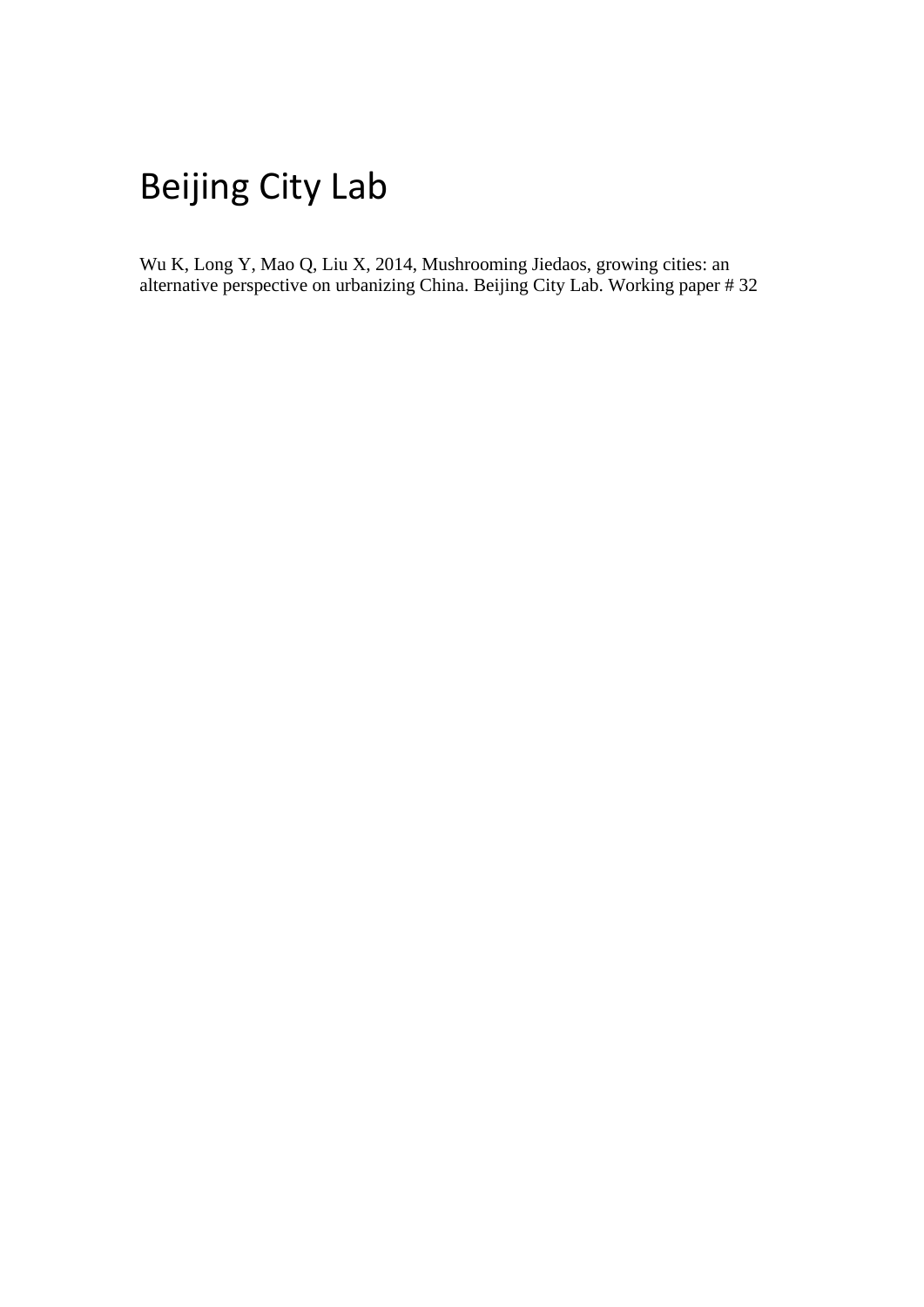## **Mushrooming Jiedaos, growing cities: an alternative perspective on urbanizing China**

Kang Wu Capital University of Economics and Business, China

Ying Long Beijing Institute of City Planning, Beijing, China; University of Cambridge, UK

Qizhi Mao Tsinghua University, China

Xingjian Liu University of North Carolina at Charlotte

With more than 15 million new urban residents entering its cities every year. China is witnessing one of the greatest socioeconomic and environmental transformations in human history. In addition to these ongoing changes, urbanization in China often involves a significant political dimension, as the government would purposely accord city status to settlements, regardless of their developmental level: Largely rural settlements could be turned into "cities" overnight by administrative power. Nevertheless, city status would often translate into real urban growth, as it is closely linked to the land use quota, provision of public services, as well as local governments' power in China. While socioeconomic and environmental aspects of Chinese cities have been analyzed extensively with aggregated statistics and remote sensing data (Deng et al, 2012; Liu et al, 2012), little is known about the shifting political geography of Chinese cities, i.e., where new city status are being granted. It is this lacuna that our project aims to fill.

We focus on the basic building block of a city proper in China: *Jiedao* (sub-districts). *Jiedao*'s counterparts in the rural area are *Xiang* (township) and *Zhen* (town), and all three are termed as township-level administrative units. We geocoded the 41,871 towship-level units based the Population Census of China, and estimated the spatial extent of individual units with Voronoi diagrams for the years of 2000 and 2010.

The end product is the first ever map of "mushrooming" *Jiedao*s in China. The total number of *Jiedaos* has grown from 5,510 to 6,923 – a 25% increase – during 2000-2010. Most new city-propers are created around major urban regions along the economically more developed eastern coast (e.g., Yangtze River Delta, Pearl River Delta, Shandong Peninsula, and Beijing-Tianjin-Hebei (BTH)). Other regions with noticeable growth are Central Henan in Central China, as well as the Chengdu-Chongqing corridor in West China. As *Zhen*s are often turned into *Jiedao*s and considered as "next in pipeline" for city status, we also map out the distribution of *Zhen*s. Again, regions in East and Central China (e.g., Shandong and Henan) feature predominantly, revealing the potential for future urban expansion.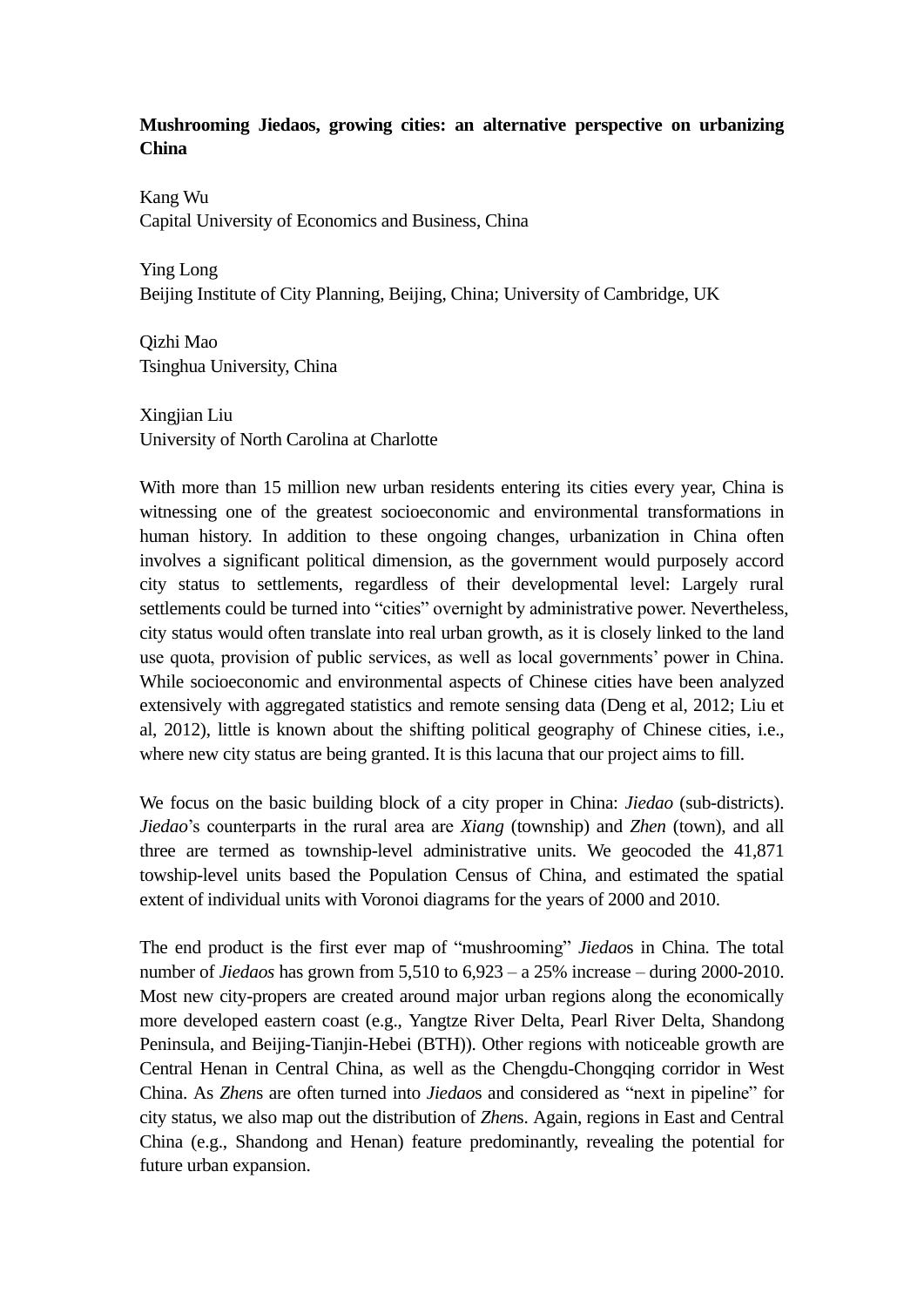As city status often translates into real urban growth, we conjecture that the uneven geography of mushrooming *Jiedao*s would entrench the already huge East-West divide in China.

## **References**

- Deng X, Huang J, Rozelle S, Uchida E, 2010, "Economic growth and the expansion of urban land in China" *Urban Studies* **47** 813-843
- Liu Z, He C, Zhang Q, Huang Q, Yang Y, 2012, "Extracting the dynamics of urban expansion in China using DMSP-OLS nighttime light data from 1992 to 2008" *Landscape and Urban Planning* **106** 62-72



Figure 1 New Jiedaos of China during 2000-2010